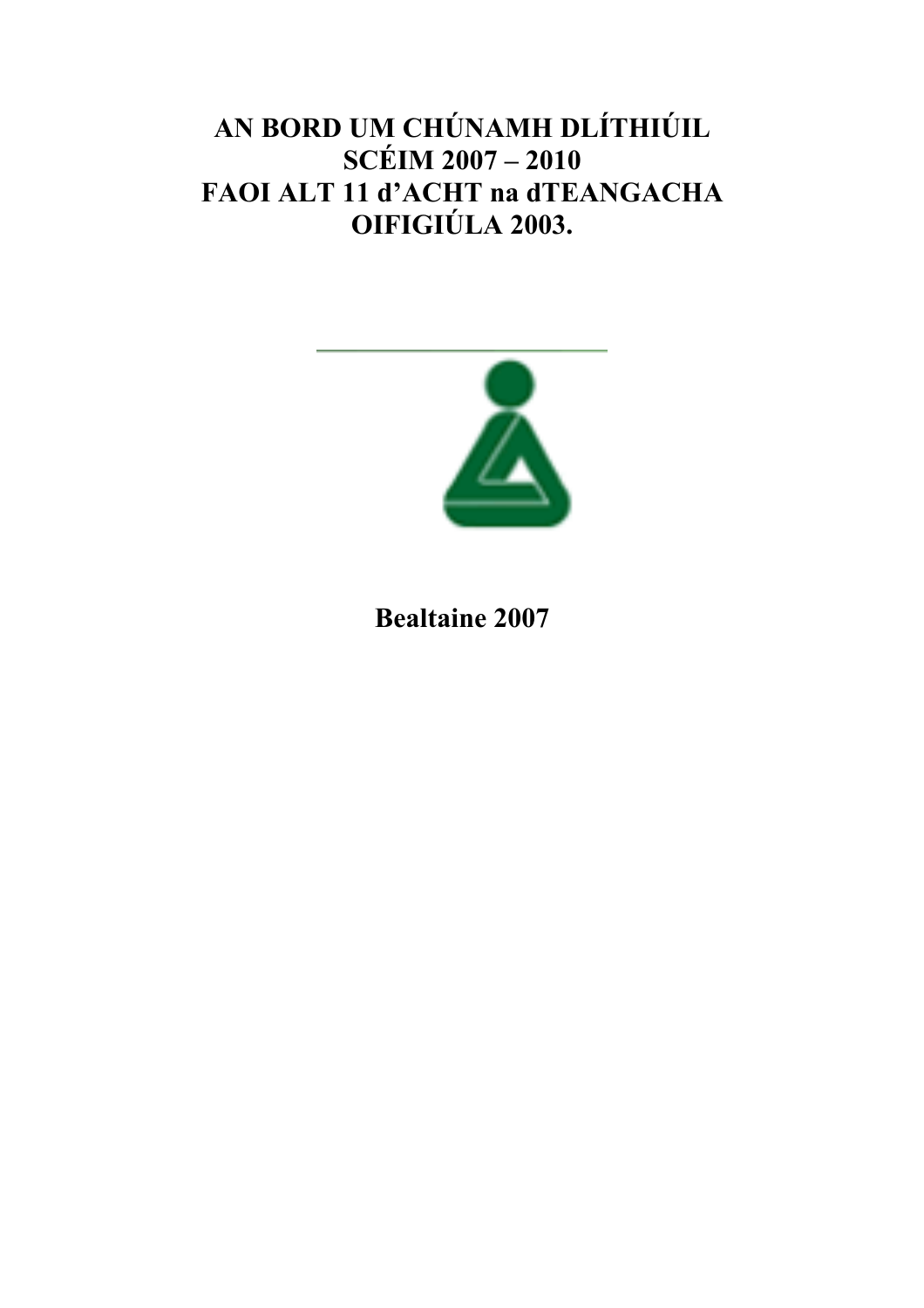### SCÉIM 2007 – 2010 FAOI ALT 11 D'ACHT NA DTEANGACHA OIFIGIÚLA 2003.

## CAIBIDIL 1

#### 1.1 Réamhrá

Ar an 22 Márta 2006, d'iarr an tAire Gnóthaí Pobail, Tuaithe agus Gaeltachta ar Phríomhfheidhmeannach an Bhoird um Chúnamh Dlíthiúil dréachtscéim a ullmhú faoi Alt 11 d'Acht na dTeangacha Oifigiúla 2003 (an tAcht) agus an dréachtscéim a chur faoina bhráid lena daingniú an 21 Meán Fómhair 2006 ar a dhéanaí. Tá an scéim seo ullmhaithe de réir an iarratais sin.

Tá foráil in Alt 11 den Acht go n-ullmhóidh comhlachtaí poiblí Scéim reachtúil ag tabhairt sonraí ar na seirbhísí a sholáthróidh siad:

- Trí mheán na Gaeilge
- Trí mheán an Bhéarla, agus
- Trí mheán na Ghaeilge agus an Bhéarla

agus na bearta a ghlacfar lena chinntiú go ndéanfar aon seirbhís nach soláthraíonn an comhlacht trí mheán na Gaeilge a sholáthar amhlaidh laistigh d'fhráma ama comhaontaithe.

#### 1.2 Ullmhú na scéime

Dhréachtaigh an Bord an Scéim agus aird á tabhairt aige ar na Treoirlínte a d'ullmhaigh an Roinn Gnóthaí Pobail, Tuaithe agus Gaeltachta faoi Alt 12 den Acht agus go háirithe gur chóir soláthar seirbhíse trí Ghaeilge a bheith bunaithe orthu seo a leanas:

- An leibhéal bunúsach éilimh atá ar sheirbhísí sainiúla trí Ghaeilge i gcomhthéacs an tsoláthair ar leith.
- Na hacmhainní, lena n-áirítear, acmhainní daonna agus airgeadais, agus an cumas atá ag an gcomhlacht poiblí lena mbaineann forbairt a dhéanamh nó rochtain a fháil ar an inniúlacht riachtanach teanga.

#### 1.2.1 Comhairliúchán

De réir alt 13(1) den Acht, ar an 9 Bealtaine 2006, d'fhoilsigh an Bord fógra go raibh sé ar intinn acu dréachtscéim a ullmhú. Foilsíodh fógraí dátheangacha ag fáiltiú roimh aighneachtaí sna meáin náisiúnta agus ar láithreán gréasáin an Bhoird, agus cuireadh fógraí i nGaeilge i bhfoilseachán Gaeilge amháin. Cuireadh an t-eolas céanna faoi bhráid fhoireann an Bhoird trínár mbord fógraí inmheánach. Fuarthas trí chinn d'aighneachtaí ar an iomlán ón gcomhairliúchán seachtrach agus tá siad sin ar fáil ar láithreán gréasáin an Bhoird, www.legalaidboard.ie.

#### 1.3 An tÉileamh atá ar sheirbhísí trí Ghaeilge a mheas

I mí an Mheithimh 2006, iarradh ar gach ionad dlí agus ar na haonaid cheannoifige an leibhéal éilimh a bhí ar sheirbhísí trí Ghaeilge ó thús na bliana 2004 a mheas. Thug sé sin le fios go raibh éileamh teoranta ann suas go dtí an dáta sin. Bhí iarratais ar sheirbhís dlí trí Ghaeilge teoranta d'ionad dlí amháin áit a bhfuil seirbhís iomlán dlí trí Ghaeilge ar fáil cheana féin. D'iarr cúigear cliant ar an iomlán seirbhís trí Ghaeilge ón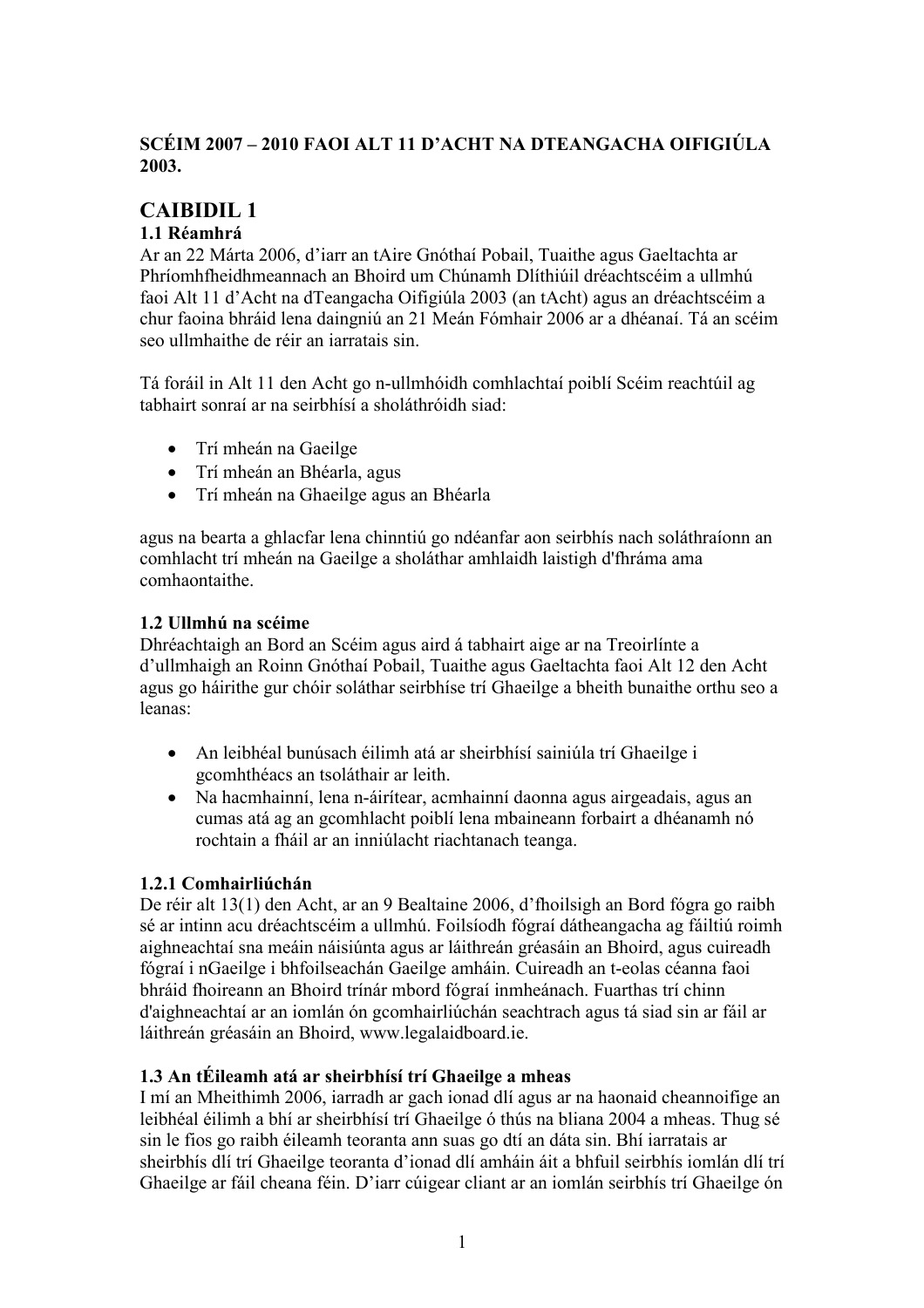tseirbhís ionaid dlí le linn na tréimhse atá i gceist. D'fhonn é sin a chur i gcomhthéacs, sholáthair an Bord seirbhís in thart ar 12,500 cás trína sheirbhís ionaid dlí i 2005 amháin.

Bunaíodh grúpa oibre, ar a raibh ionadaithe ó gach réimse feidhmiúil cuí den Bhord, chun an scéim a ullmhú.

#### 1.4 Cuspóirí na Scéime

Tá an Bord tiomanta d'fhorálacha Acht na dTeangacha Oifigiúla a chur i bhfeidhm. Tá sé i gceist é sin a bhaint amach de réir a chéile, ag tógáil ar na socruithe atá ann cheana do sholáthar seirbhíse leis an gcéad scéim seo, a fhorbrófar de réir éilimh agus infhaighteacht acmhainní.

## CAIBIDIL 2 – FORBHREATHNÚ AR AN MBORD UM CHÚNAMH DLÍTHIÚIL

#### 2.1 Sainordú

Bhunaigh an tAcht um Chúnamh Dlíthiúil Sibhialta 1995 an Bord um Chúnamh Dlíthiúil mar an comhlacht reachtúil, neamhspleách atá freagrach as cúnamh dlíthiúil agus comhairle dlí i gcásanna sibhialta a chur ar fáil do dhaoine ar acmhainn mheasartha. Dar le hAlt 5(1) den Acht:

"Beidh sé mar phríomhfheidhm ag an mBord soláthar a dhéanamh, laistigh d'acmhainní an Bhoird agus faoi réir ag forálacha eile an Achta seo, do chúnamh dlíthiúil agus comhairle dlí i gcásanna sibhialta do dhaoine a chomhlíonann ceanglais an Achta seo." (N.B. Ní leagan oifigiúil é sin)

#### 2.2 Misean

Tugann Plean Corparáideach 2006 an Bhoird sainmhíniú ar a mhisean mar seo a leanas:

 $^{\epsilon\epsilon}$ Seirbhís um chúnamh dlíthiúil agus chomhairle dlí ghairmiúil, éifeachtach, chostéifeachtach agus inrochtana a sholáthar."

#### 2.3 Rialú

Rialaíonn Bord reachtúil an Bord, a cheapann an tAire Dlí agus Cirt, Comhionannais agus Athchóirithe Dlí. Cuimsíonn an Bord cathaoirleach agus 12 gnáth chomhaltaí. Tá sé freagrach faoin Acht um Chúnamh Dlíthiúil Sibhialta, 1995 as:

- treo straitéiseach na heagraíochta;<br>■ heartas a shocrú agus monatóireaci
- beartas a shocrú agus monatóireacht a dhéanamh ar a fhorfheidhmiúchán;
- bainistíocht chuí agus éifeachtach na heagraíochta a mhaoirsiú;
- forfheidhmiúchán nósanna imeachta éifeachtachta airgeadais a fhaire agus cuntasacht a sholáthar;
- buiséid a cheadú agus a fhaire, agus
- cinntí áirithe coimeádta a dhéanamh.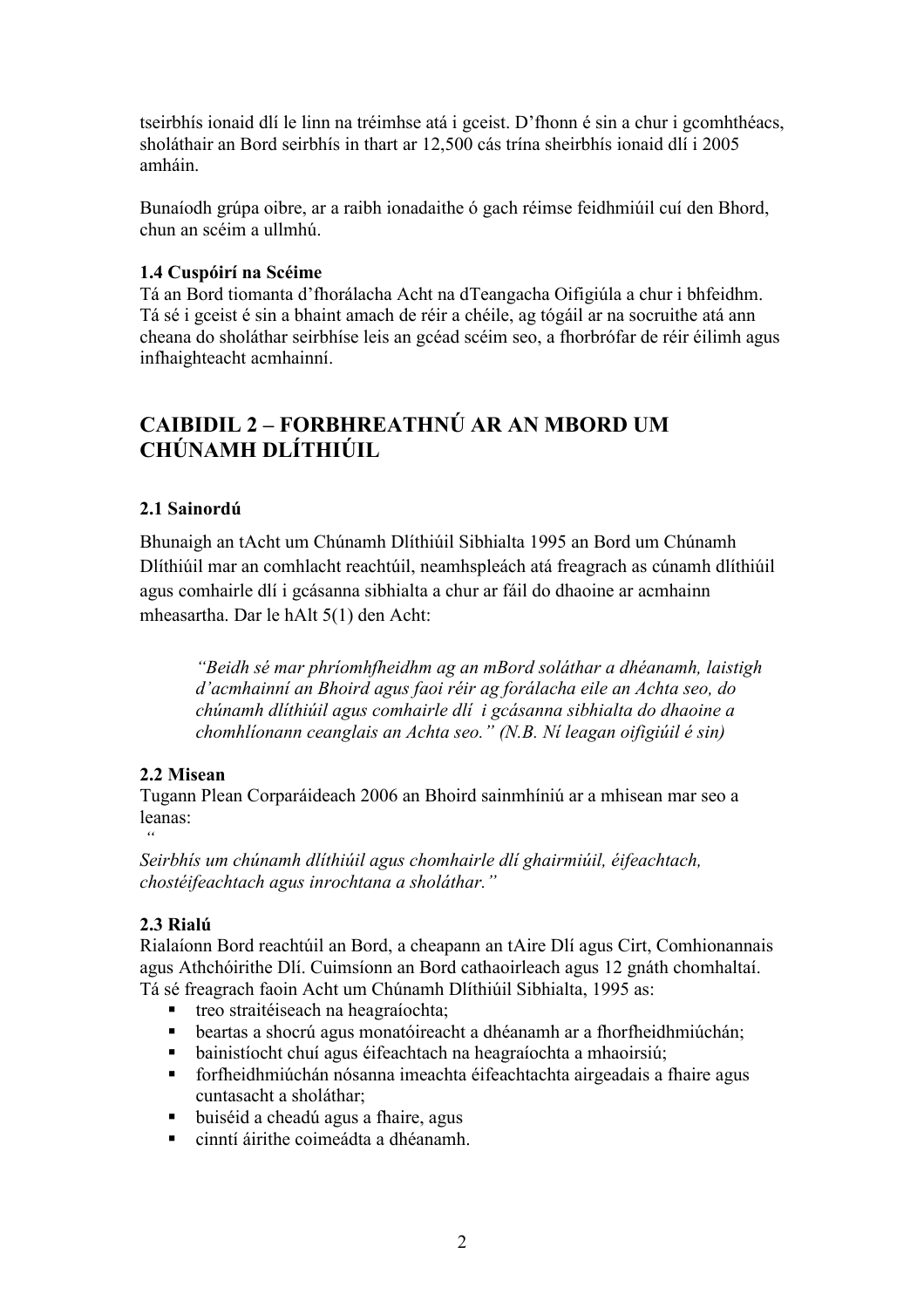#### 2.4 Seirbhísí a sholáthraítear

Cuireann an Bord seirbhísí aturnaetha agus, mar is gá, abhcóidí ar fáil do dhaoine ar acmhainn mheasartha maidir le cúrsaí a bhaineann leis an dlí sibhialta. Is iad saindualgas reachtúil reatha an Bhoird agus leibhéal na n-acmhainní a sholáthraítear a rialaíonn raon agus sofhreagracht na seirbhísí a sholáthraíonn an eagraíocht. I measc na seirbhísí a sholáthraítear tá comhairle dlí a chlúdaíonn comhairle ar chúrsaí a bhaineann leis an dlí sibhialta agus cúnamh dlíthiúil a chlúdaíonn ionadaíocht ó aturnae nó abhcóide a fhostaíonn an Bord chun ionadaíocht a sholáthar in imeachtaí cúirte arna gceadú ag an Acht.

Clúdaíonn an tseirbhís freisin comhairle dlí agus cúnamh dlíthiúil d'iarrthóirí tearmainn sa stát.

Soláthraítear an tseirbhís ar bhonn náisiúnta i 33 ionad dlí lánaimseartha agus 12 ionad páirtaimseartha ar fud na tíre, ina measc sin, 3 ionad dlí lánaimseartha a chuimsíonn an tSeirbhís Dlí do Dhídeanaithe (SDD).

Sholáthair an Bord seirbhís in thart ar 17,500 cás trína sheirbhísí ionad dlí agus SDD i 2005.

Feidhmíonn an Bord Ionad Doiciméadaithe do Dhídeanaithe freisin a sholáthraíonn seirbhís neamhspleách ghairmiúil taighde agus leabharlainne do gach ceann de na príomhchomhlachtaí a bhfuil baint acu leis an bpróiseas tearmainn.

#### 2.5 Foireann an Bhoird

Tá os cionn 380 foireann ag an mBord ar an iomlán, leis an bPríomhfheidhmeannach i gceannas, agus ina measc sin tá 110 aturnae atá lonnaithe i 33 ionad dlí ar fud na tíre agus a fhaigheann tacaíocht ó chúntóirí dlí agus foireann riaracháin. Tá roinnt príomhaonad i gCathair Saidhbhín agus i mBaile Átha Cliath freisin, atá i mbun bainistíochta ar fheidhmeanna, lena n-áirítear, seirbhísí tacaíochta dlí, airgeadas, TFC, acmhainní daonna agus seirbhísí corparáideacha.

#### 2.6 Ceannoifig

Tá Ceannoifig an Bhoird lonnaithe i gCathair Saidhbhín, Contae Chiarraí áit a bhfuil 50 ball foirne lonnaithe. Tugtar faoi roinnt d'fheidhmeanna na ceanncheathrún i mBaile Átha Cliath freisin.

Tá sonraí faoi na hionaid dlí aonair agus faoi shuíomh na ceannoifige le fáil in iarscríbhinn 1.

#### 2.7 Cliaint agus geallshealbhóirí

Mar sheirbhís ghairmiúil dlí atá maoinithe ag an stát, is daoine iad cliaint an Bhoird atá incháilithe do sheirbhísí dlí agus a bhaineann leas as seirbhísí an Bhoird. Tá feidhm le ceanglais reachtúla agus ghairmiúla an chaidrimh chliaint-aturnae i gcás gach cliaint den sórt sin.

Is grúpa i bhfad níos leithne iad geallshealbhóirí an Bhoird, lena n-áirítear: An Rialtas Cáiníocóirí Cliaint Ionchasacha An tSeirbhís Chúirteanna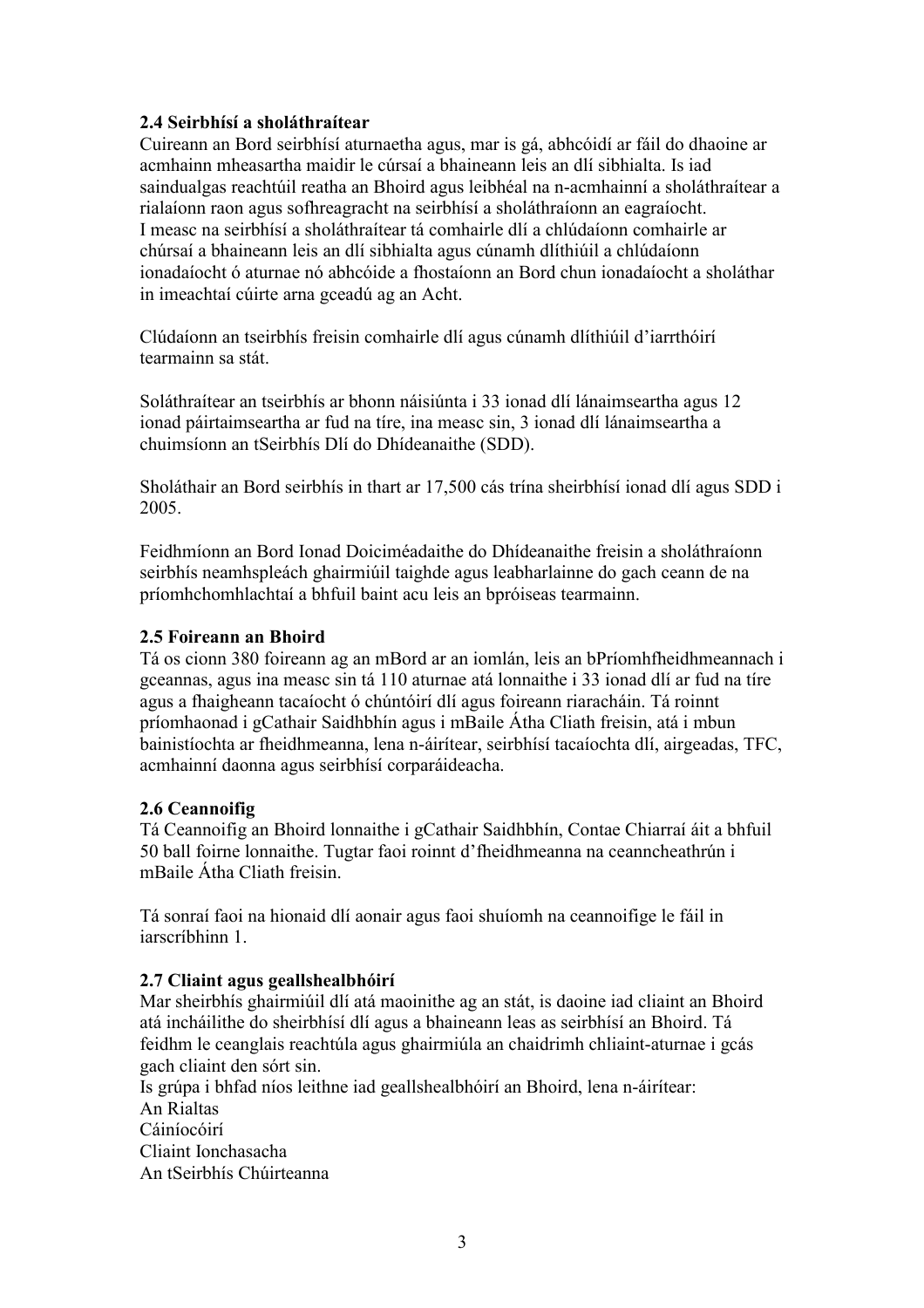An Ghairm Dlí Gníomhaireachtaí Stáit ag déileáil le bonn cliaint an Bhoird Grúpaí deonacha ag déileáil le bonn cliaint an Bhoird.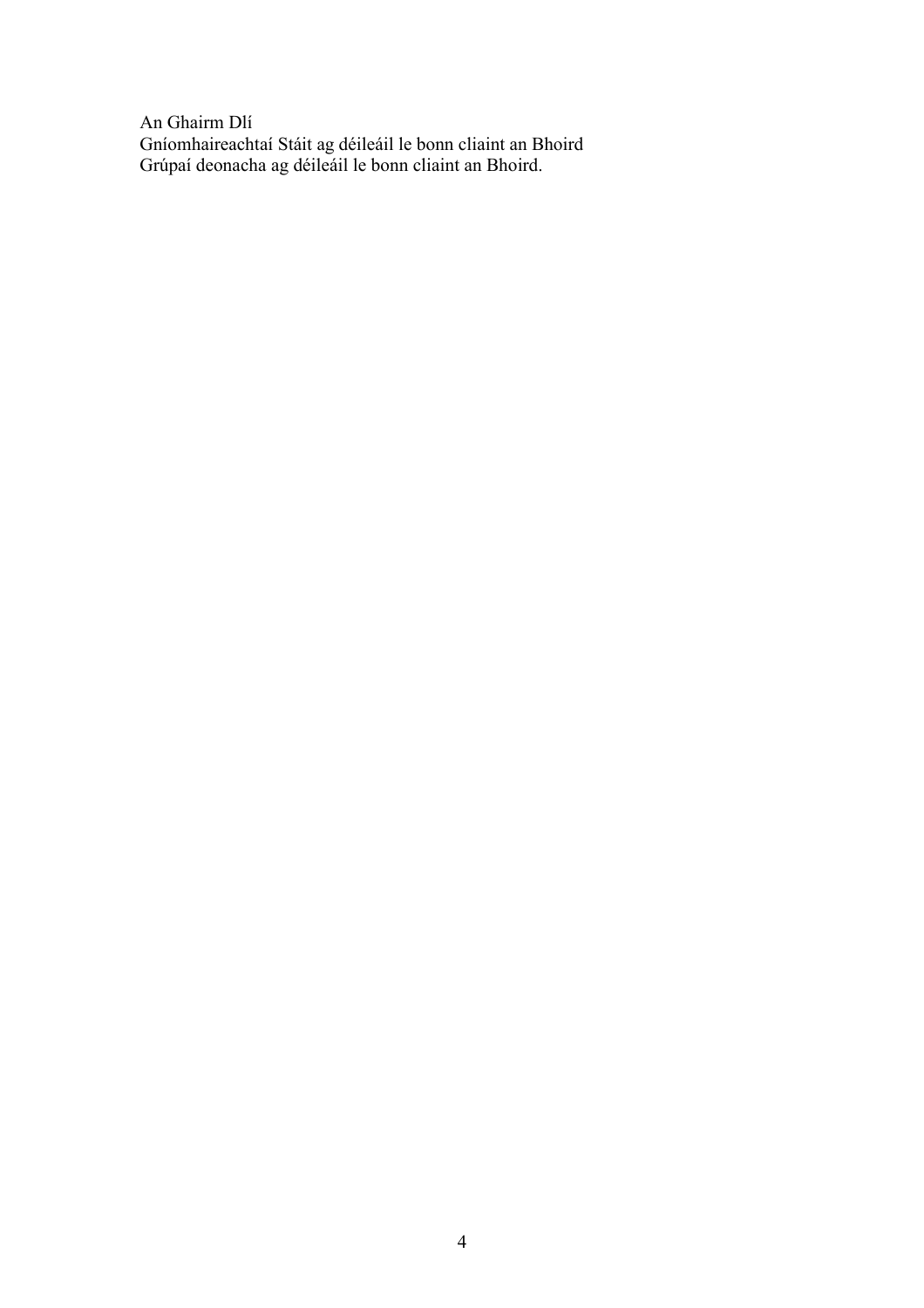## CAIBIDIL 3 – AN SCÉIM

### 3.1 RÉIMEAS TEANGA ATÁ CHEANA ANN I gCÁS SOLÁTHAIR SHEIRBHÍSÍ

#### 3.1.1 An tSeirbhís Dlí – Ionaid Dlí

Soláthraítear príomhsheirbhís ionad dlí an Bhoird go príomha trí Bhéarla. Soláthraíonn an Bord freisin iomlán a sheirbhís dlí san ionad dlí trí Ghaeilge dóibh siúd a iarrann sin, tríd Ionad Dlí na Gaillimhe. Sa chomhthéacs sin tagraíonn seirbhís dlí an ionaid dlí do na seirbhísí a sholáthraíonn aturnae in ionaid dlí an Bhoird. Sa chás go n-éilíonn cliaint seirbhís trí Ghaeilge i gceantar éigin eile den tír, rachaidh an aturnae a bheidh ag soláthar na seirbhíse trí Ghaeilge chuig ionad a bheidh oiriúnach don chliaint sin. Tá feidhm leis an nós imeachta céanna nuair a éilíonn an tseirbhís Bhéarla go soláthródh aturnae as ionad dlí i ndobharcheantar difriúil an tseirbhís. Níl na seirbhísí fáiltithe agus tacaíochta go hiomlán dátheangach san oifig seo go fóill.

#### 3.1.2. Seirbhís Dlí – Seirbhís Dlí do Dhídeanaithe

Soláthraíonn Seirbhís Dlí an Bhoird do Dhídeanaithe seirbhís dlí do dhaoine a bhíonn ag déanamh iarratais ar thearmann in Éirinn. Soláthraítear an tseirbhís sin i mBéarla le cúnamh ó ateangairí do na cliaint sin a éilíonn í. Ó bunaíodh an tseirbhís i 1999 go dtí seo, níor iarr aon chliaint den SDD an tseirbhís sin a fháil trí mheán na Gaeilge.

#### 3.1.3 Seirbhísí Ceannoifige

Tá feidhmeanna cheannoifig an Bhoird dírithe go príomha ar thacaíocht a thabhairt do sheachadadh seirbhíse tosaigh. Cuireann aonaid cheannoifige an Bhoird seirbhísí ar fáil trí Ghaeilge de réir mar is gá mar fhreagra ar iarratais ar leith. Go dtí seo, bhí líon teoranta iarratas ar a leithéid de sheirbhís.

#### 3.2 Comhéadan Poiblí

#### 3.2.1 Foirmeacha agus Bileoga:

Is beartas de chuid an Bhoird é go mbeadh a chuid foirmeacha agus bileoga ar fad ar fáil trí Ghaeilge. Leis sin tá na foirmeacha agus na bileoga ar fad a bhaineann lena sheirbhís ionad dlí aistrithe agus ar fáil i nGaeilge agus i mBéarla in ionaid dlí. Sa chás go bhfaightear iarratais scríofa/teileafóin/ríomhphoist chun eolas a fháil faoi sheirbhísí an Bhoird, soláthraítear cóip den bhileog chuí i dteanga an iarratais nó sa teanga a iarrtar má tá sé difriúil. Scaiptear foirmeacha agus bileoga freisin ar roinnt áiteanna eile mar shampla - Ionaid Eolais do Shaoránaigh. Is féidir iad a iarraidh go díreach trí dhul i dteagmháil le Ceannoifig an Bhoird i gCathair Saidhbhín, Lóghlao  $1890 - 615200$ .

#### 3.2.2 Láithreán Gréasáin

Beidh rogha Gaeilge sa leagan athchóirithe de láithreán gréasáin an Bhoird, atáthar a ullmhú faoi láthair – agus beidh an leagan sin díreach mar a chéile leis an leagan Béarla. Beidh gach leathanach gréasáin ar fáil sa dá theanga. Beidh úsáideoirí in ann an leagan teanga is mian leo a fheiceáil a roghnú ag aon tráth ar an láithreán gréasáin. Cuirfear foilseacháin an Bhoird agus cáipéisí beartais a bheidh ar an suíomh ar fáil sna teangacha ina bhfoilsítear iad. Beidh an láithreán gréasáin athchóirithe ar fáil sa dá rogha teanga ón dáta a dhéanfar athsheoladh air (Samhradh 2007).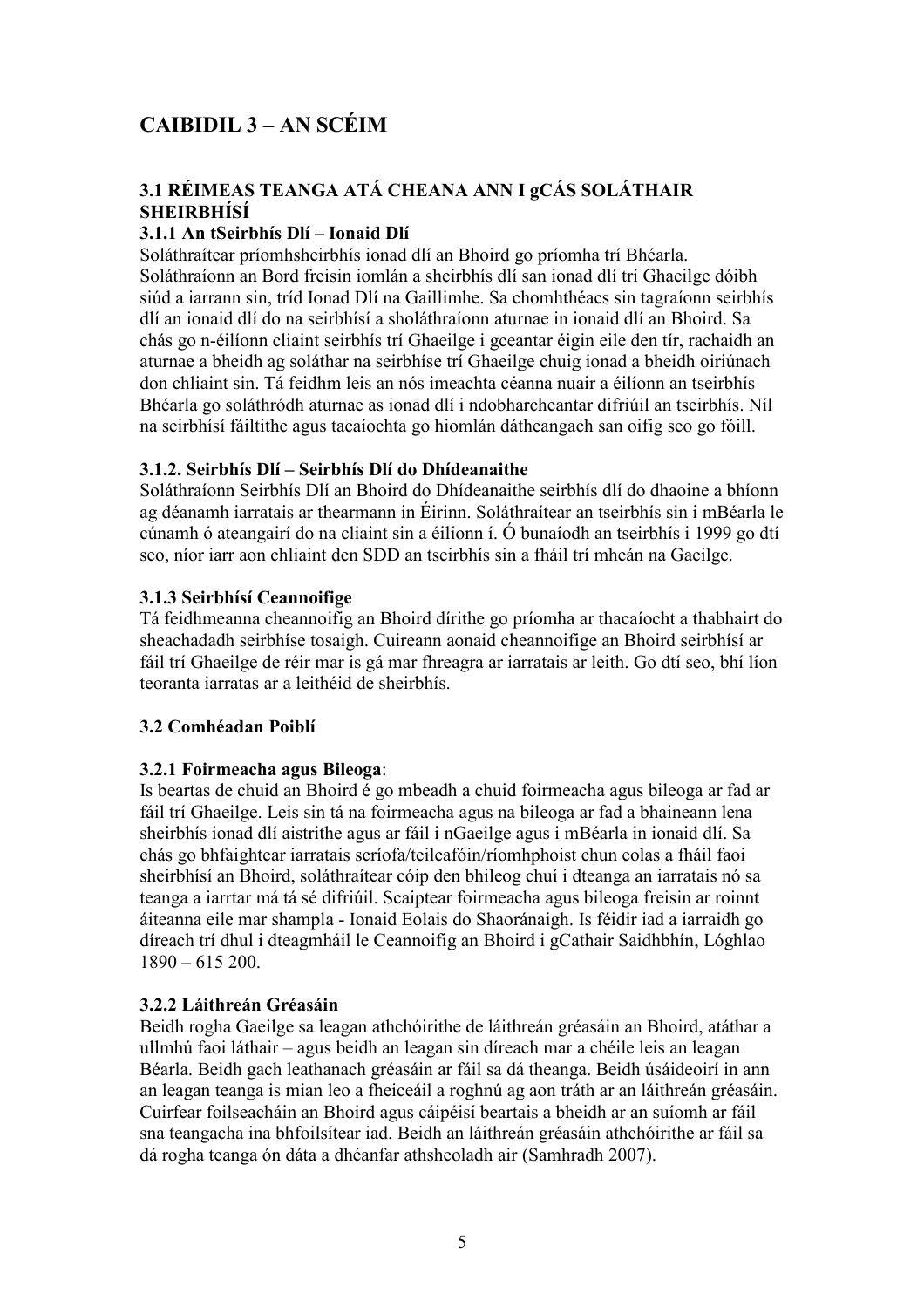#### 3.2.3 Foilseacháin

Ó lár mhí an Mheithimh 2004, tá mórfhoilseacháin chorparáideacha á bhfoilsiú go dátheangach, laistigh d'aon chlúdach amháin, de réir Alt 10 d'Acht na dTeangacha Oifigiúla 2003.

#### 3.3 SEIRBHÍSÍ LE SOLÁTHAR TRÍ MHEÁN NA GAEILGE

Ní sholáthraíonn an Bord seirbhísí trí mheán na Gaeilge amháin faoi láthair agus níl sé i gceist aige a leithéid de rud a dhéanamh. Níl aon cheann d'oifigí an Bhoird lonnaithe i gceantar Gaeltachta.

#### 3.4 SEIRBHÍSÍ LE SOLÁTHAR TRÍ MHEÁN NA GAEILGE AGUS AN BHÉARLA

#### 3.4.0 Measúnú ar éileamh ionchasach amach anseo

I rith chéad bhliain na scéime seo, tabharfaidh an Bord faoi shuirbhé ar an éileamh a d'fhéadfadh a bheith ar a chuid seirbhísí trí Ghaeilge. Tabharfar faoin suirbhé sin mar aitheantas ar an bhféidearthacht go raibh tionchar ag an infhaighteacht theoranta atá ar sheirbhís trí Ghaeilge ar an éileamh atá ann ar an tseirbhís sin. Tabharfaidh torthaí an tsuirbhé sin treoir don scrúdú a dhéanfar ar roghanna chun soláthar seirbhíse trí Ghaeilge a fheabhsú, a bhfuil achoimre orthu thíos.

#### 3.4.1 An tSeirbhís Dlí – Ionaid dlí

Tá socruithe reatha an Bhoird maidir le soláthar seirbhíse leagtha amach in alt 3.1.1 thuas. Leagann an rannóg seo amach na bearta atá ar intinn ag an mBord a ghlacadh chun an tseirbhís atá cheana ann a fheabhsú agus a fhorbairt.

Tá seirbhís Ghaeilge dlí an Bhoird lonnaithe faoi láthair ina ionad dlí i nGaillimh. Níl na seirbhísí fáiltithe agus tacaíochta san oifig sin dátheangach go fóill. Glacfaidh an Bord na bearta riachtanacha chun seirbhísí fáiltithe agus tacaíochta trí Ghaeilge a fhorbairt ag a Ionad Dlí i nGaillimh. Beidh an ghné sin den tseirbhís i bhfeidhm laistigh de dhá bhliain ó thús na scéime .i. faoi mhí Aibreáin 2009

Tógfaidh an Bord ar na socruithe atá ann cheana do sholáthar seirbhíse trí Ghaeilge, a bhfuil cuntas air i 3.1.1, trí sheirbhís tharchurtha a chur ar fáil. Go sonrach, cuirfear daoine a dhéanfaidh teagmháil le haon cheann d'ionaid nó oifigí dlí an Bhoird ar thóir seirbhís dlí trí Ghaeilge ar aghaidh díreach chuig Ionad Dlí na Gaillimhe. Éileoidh sé sin go mbeidh curtha cheana féin le cumas na foirne reatha tacaíochta, idir chléireachais agus chúntóirí dlí, chun fiosrúcháin den sórt sin a láimhseáil, mar atá léirithe thuas.

Ina theannta sin, úsáidfidh an Bord torthaí an tsuirbhé d'éileamh ionchasach, a bhfuil cuntas air i 3.4.0 thuas chun áiteanna a aimsiú a mbeidh ar an Bord a chumas chun seirbhís a sholáthar trí Ghaeilge a fheabhsú. Táthar ag súíl go ndíreoidh forbairtí den sórt sin ar oifigí a bhfuil ceantair Ghaeltachta mar chuid dá ndobharcheantair, agus freisin ar roinnt de na hionaid uirbeacha is mó. I measc na mbearta a ghlacfar beidh forbairt ar inniúlacht na foirne sna hoifigí sin chun seirbhís a chur ar fáil trí Ghaeilge agus freisin cleachtóirí príobháideacha atá cáilithe go hoiriúnach a aimsiú chun cur le seirbhís Ghaeilge an Bhoird. Beidh na socruithe feabhsaithe a bhfuil achoimre orthu thuas i bhfeidhm faoi dheireadh shaolré na scéime seo.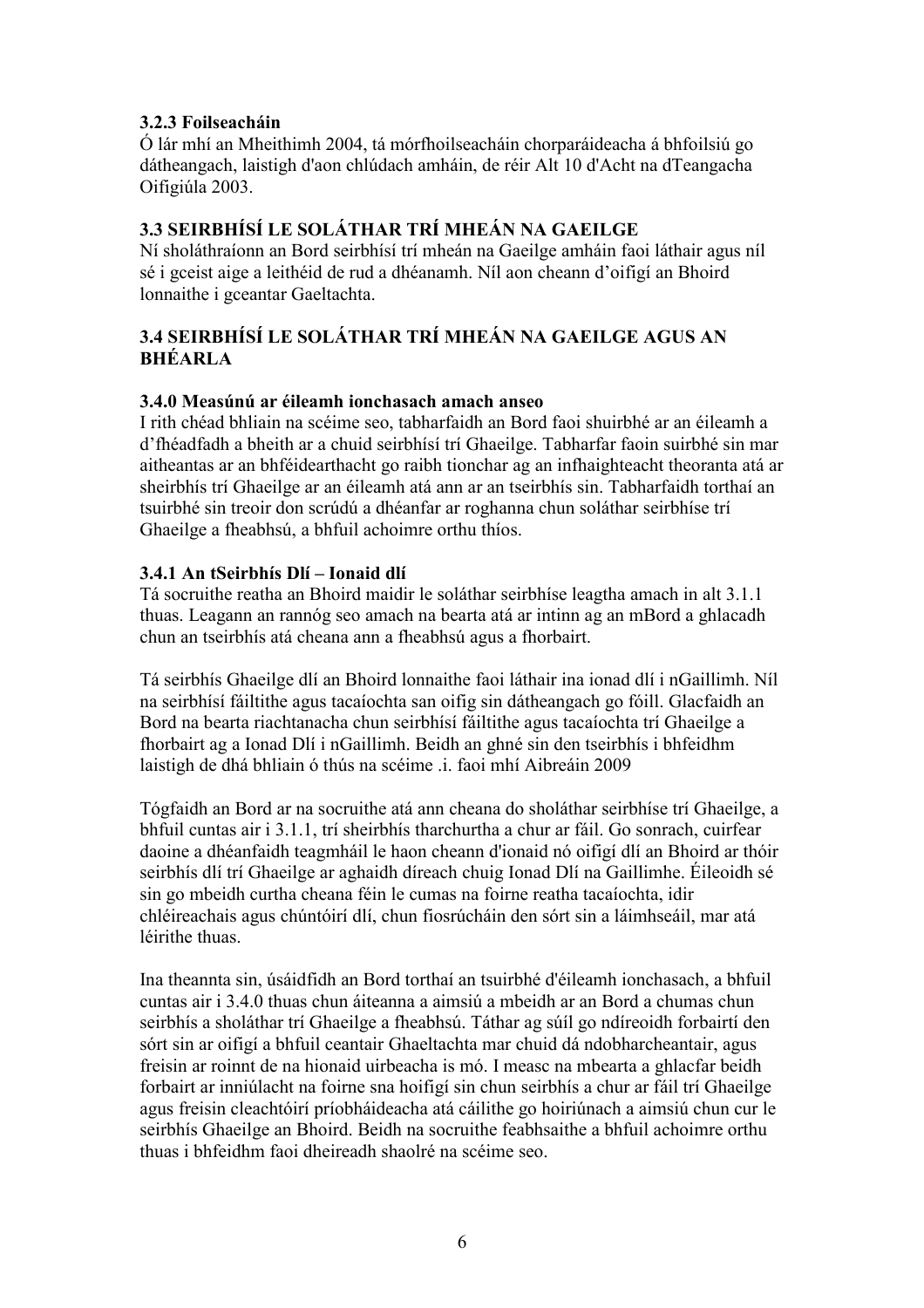#### 3.4.2 Seirbhís bunaithe ar ateangaire

Tá taithí fhorleathan ag an mBord, trína Sheirbhís Dlí do Dhídeanaithe, ar sheirbhís a sholáthar le cúnamh ó ateangairí.

Scrúdóidh an Bord an fhéidearthacht a bhaineann le seirbhísí a sholáthar dá chuid cliaint i gceantair Ghaeltachta le cúnamh ó ateangairí. Ceann de na roghanna a bhreithneofar sa scrúdú sin ná scéim phíolótach a chur i bhfeidhm do sheirbhísí bunaithe ar ateangairí. Tabharfar an scrúdú sin chun críche laistigh de 2 bhliain ó thús na scéime.

#### 3.4.3 Seirbhísí bunaithe ar chleachtóirí príobháideacha

Baineann an Bord úsáid faoi láthair as seirbhísí chleachtóirí príobháideacha chun cur leis an tseirbhís a sholáthraíonn an fhoireann. Déanfaidh an Bord iniúchadh ar chumas cleachtóirí príobháideacha seirbhís a sholáthar trí Ghaeilge a shroicheann na caighdeáin a éilíonn an Bord. Tabharfar an t-iniúchadh sin chun críche laistigh de dhá bhliain ó thús na scéime.

#### 3.4.4 Abhcóidí

Baineann an Bord leas freisin as seirbhísí abhcóidí, a fhaigheann treoir ó aturnaetha an Bhoird, chun ionadaíocht a dhéanamh ar chliaint sa chúirt. Féachfaidh an Bord d'abhcóidí atá cáilithe go cuí a aimsiú chun tacú lena sholáthar seirbhíse trí Ghaeilge. Bainfear é sin amach laistigh de dhá bhliain ó thús na scéime.

#### 3.4.5 Seirbhísí an Cheannoifige

Tá príomhfheidhmeanna cheannoifig an Bhoird dírithe ar thacaíocht a thabhairt do sheachadadh seirbhíse tosaigh. Cuirfear oiliúint ar an bhfoireann ar lasc-chlár cheannoifig an Bhoird chun freagra a thabhairt ar fhiosrúcháin teileafóin a déantar trí Ghaeilge le linn 2007. Soláthróidh an Bord oiliúint chun cumas lucht pearsanra eile ceannoifige a fheabhsú chun gnó a dhéanamh trí Ghaeilge freisin le linn 2007. Cinnteoidh sé sin go ndéanfar seachadadh dátheangach ar na seirbhísí tosaigh a sholáthraíonn an Ceannoifig nuair a éileofar sin faoin 26ú Bealtaine 2008.

#### 3.4.6 Seirbhísí le soláthar trí mheán an Bhéarla amháin - An tSeirbhís Dlí do Dhídeanaithe

Soláthraíonn an tSeirbhís Dlí do Dhídeanaithe seirbhís trí Bhéarla i láthair na huaire. Soláthraítear an tseirbhís le cúnamh ó ateangairí i gcás mhóramh na gcliaint. Tá sé beartaithe leanúint ag soláthar na seirbhíse ar an mbealach sin. Má iarrann cliaint de chuid na seirbhíse seo go soláthrófaí as Gaeilge í bainfear é sin amach le cúnamh ateangaireachta.

#### 3.5 Cumarsáid

Áireofar le creatlach cumarsáide an Bhoird bearta chun feasacht maidir lena sheirbhís trí Ghaeilge a mhéadú trí fhógraí a chur den chuid is mó sna meáin náisiúnta agus sna meáin Ghaeilge.

#### 3.6 Acmhainní

#### 3.6.1 Foireann

Braitheann an Bord faoi láthair ar dhuine amháin den fhoireann aturnaetha chun seirbhís dlí a sholáthar trí Ghaeilge. Cuirfear oiliúint ar fáil d'aturnaetha eile an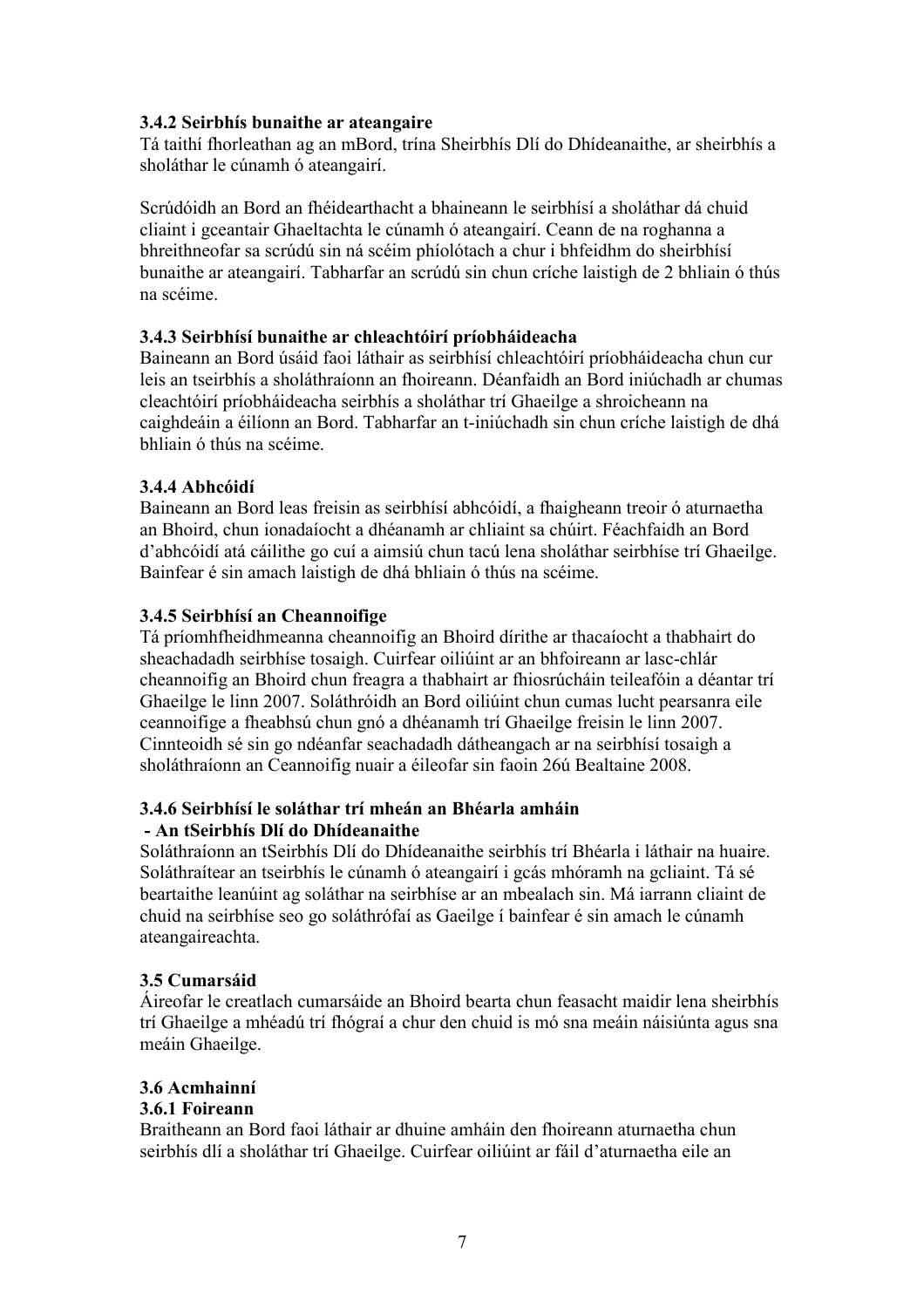Bhoird leis an inniúlacht riachtanach teanga le cur ar a gcumas seirbhís ghairmiúil dlí a chur ar fáil trí Ghaeilge. Bainfear é sin amach laistigh de shaolré na scéime seo.

Cinnteoidh an Bord go mbeidh dóthain foirne ann leis na scileanna riachtanacha chun freastal ar an éileamh ar sheirbhísí trí Ghaeilge.

Beidh an fhoireann go léir a sholáthróidh seirbhís trí Ghaeilge laistigh de chomhlán ceadaithe reatha an Bhoird.

#### 3.7 Dearbhú Cáilíochta

Ní dhéanann na bearta dearbhaithe cáilíochta atá i bhfeidhm i gcás seirbhísí an Bhoird idirdhealú idir na seirbhísí sin a sholáthraítear trí Ghaeilge agus iad sin a sholáthraítear trí Bhéarla. Beidh an cás sin amhlaidh le linn shaolré na scéime seo.

#### 3.8 Comhéadan Poiblí

#### 3.8.1 Foirmeacha agus Bileoga:

Is beartas de chuid an Bhoird é go mbeadh a chuid foirmeacha agus bileoga ar fad ar fáil trí Ghaeilge. Leis sin, leanfar ag cur na bhfoirmeacha agus na mbileoga ar fad a bhaineann lena sheirbhís ionaid dlí ar fáil i nGaeilge agus i mBéarla. Beidh na foirmeacha agus na bileoga sin ar fáil in ionaid dlí. Sa chás go bhfaightear iarratais scríofa/teileafóin/ríomhphoist chun eolas a fháil faoi sheirbhísí an Bhoird, soláthrófar cóip de leagan Gaeilge agus Béarla na bileoige cuí mar fhreagra. Beidh gach foirm ar fáil go dátheangach laistigh d'aon chlúdach amháin ó thús na scéime – ach amháin foirmeacha don tSeirbhís Dlí do Dhídeanaithe. Scaipfear foirmeacha agus bileoga freisin ar roinnt áiteanna eile mar shampla - Ionaid Eolais do Shaoránaigh. Is féidir iad a iarraidh go díreach trí dhul i dteagmháil le Ceannoifig an Bhoird i gCathair Saidhbhín, Lóghlao 1890 – 615 200 nó trí ríomhphost ó info@legalaidboard.ie.

#### 3.8.2 Teileafóin

- Cinnteoidh an Bord go mbeidh an t-eolas cuí agus an oiliúint ar fáil ag oibreoirí lasc-chláir i ngach áit, lena n-áirítear a Cheannoifig i gCathair Saidhbhín, le bheith ábalta glaonna i nGaeilge a chur ar aghaidh chuig an áit chuí chun seirbhís a fháil trí Ghaeilge. Cinnteoidh an oiliúint sin go mbeidh foireann fháiltithe/lasc-chláir in ann ainm an chomhlachta a thabhairt as Gaeilge faoin 26ú Bealtaine 2008,
- go mbeidh cleachtadh acu ar na bunbheannachtaí as Gaeilge, agus
- go mbeidh siad in ann baill den phobal a chur i dteagmháil, gan mhoill, leis an oifig nó leis an oifigeach atá freagrach as an tseirbhís a theastaíonn a chur ar fáil i nGaeilge, más ann dó.

#### 3.8.3 Oifigí Poiblí

Soláthraíonn an Bord seirbhís do chliaint trína líonra de 33 ionad dlí, agus tá roinnt díobh beag go leor. Cuirfear daoine a chuireann glaoch pearsanta ar ionaid dlí agus ar mian leo a gcuid gnó a dhéanamh trí Ghaeilge ar aghaidh chuig oifigí inar féidir a leithéid de sheirbhís a chur ar fáil agus éascófar iad ó thaobh teagmháil a dhéanamh leis an ionad sin.

Beidh seirbhís iomlán dhátheangach chúntair agus tacaíochta curtha ar fáil ag an mBord ina Ionad Dlí i nGaillimh laistigh de dhá bhliain ó thús na scéime seo .i. faoi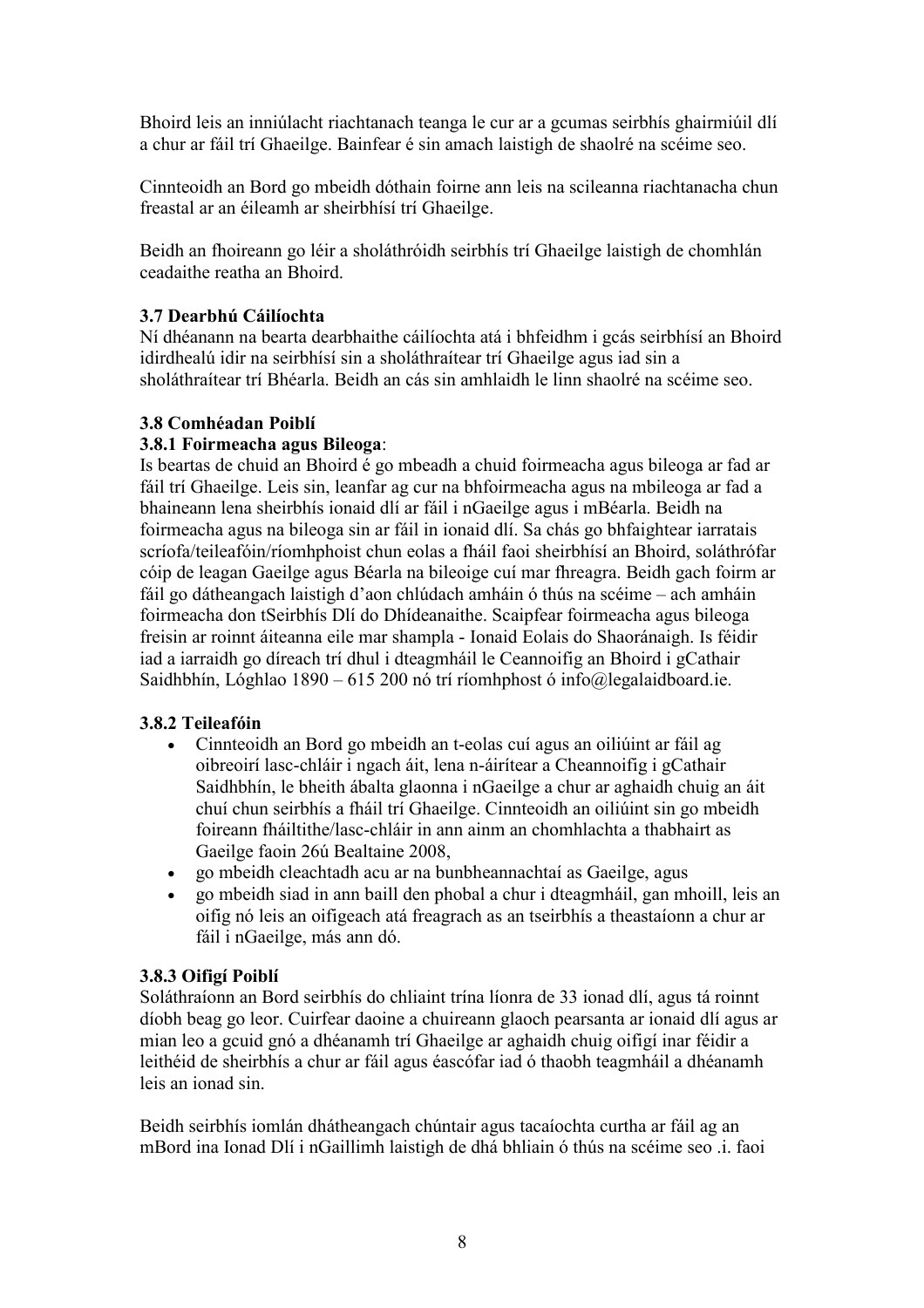25 Bealtaine 2009. Tá seirbhís iomlán dhátheangach dlí ar fáil cheana féin san oifig seo.

#### 3.8.4 Láithreán Gréasáin an Bhoird

Beidh rogha Gaeilge sa leagan athchóirithe de láithreán gréasáin an Bhoird, atáthar a ullmhú faoi láthair – agus beidh an leagan sin díreach mar a chéile leis an leagan Béarla. Beidh gach leathanach gréasáin ar fáil sa dá theanga. Beidh úsáideoirí in ann an leagan teanga is mian leo a fheiceáil a roghnú ag aon tráth ar an láithreán gréasáin. Cuirfear foilseacháin an Bhoird agus cáipéisí beartais a bheidh ar an láithreán ar fáil sna teangacha ina bhfoilsítear iad. Beidh an láithreán gréasáin athchóirithe ar fáil sa dá rogha teanga ón dáta a dhéanfar athsheoladh air (Samhradh 2007).

Níl soláthar ar an láithreán gréasáin faoi láthair do sheirbhísí idirghníomhacha. Sa chás go ndéantar forbairt ar sheirbhísí den sórt sin cuirfear ar fáil i nGaeilge agus i mBéarla iad.

#### 3.9 Forbairt Foirne

Tá roinnt ball foirne aimsithe ag an mBord a bhfuil sé de chumas acu seirbhís a sholáthar trí Ghaeilge. Tabharfaidh an Bord, freisin, faoi na hoifigí is dóichí a bheidh foireann den sórt sin de dhíth orthu a aimsiú, agus beidh sé mar aidhm an inniúlacht a sholáthar sna hoifigí sin trí mheascán earcaíochta agus oiliúna. Spreagfar foirne i réimsí cuí go háirithe chun leas a bhaint as cúrsaí oiliúna Gaeilge.

#### 3.10 Tacuithe do sholáthar seirbhíse trí Ghaeilge

Soláthróidh an Bord na saoráidí agus an tacaíocht riachtanach don fhoireann atá freagrach as seirbhís a sholáthar trí Ghaeilge. Áireofar air sin, oiliúint, tacuithe riachtnacha TF, (próiseáil focal trí Ghaeilge, infhaighteacht doiciméad caighdeánach srl), foclóirí, gluaiseanna de théarmaí teicniúla agus na hábhair tacaíochta eile atá riachtanach chun soláthar seirbhíse trí Ghaeilge a chur ar fáil ar chaighdeán cáilíochta an Bhoird. Ina theannta sin, glacfaidh aon chóras ríomhairí nua a thabharfar isteach tar éis thús na scéime seo, más gá, san áireamh an gá atá le bheith ábalta an Ghaeilge a láimhseáil go hiomlán. Cuirfear córais atá ann cheana in oiriúint, nuair is gá, chun an Ghaeilge a láimhseáil ag an gcéad uasghrádú oiriúnach eile.

Cinnteoidh an Bord go soláthraítear 25% de phreaseisiúintí i nGaeilge agus i mBéarla ó dháta tosaithe na scéime seo.

## CAIBIDIL 4 – TÚS AGUS FORFHEIDHMIÚCHÁN

#### 4.1 Tús

Cuirfear tús leis an scéim le héifeacht ón 28 Bealtaine 2007 agus beidh feidhm léi ar feadh tréimhse trí bliana ón dáta sin nó go dtí go ndaingneoidh an tAire scéim nua de bhua alt 15 den Acht, cibé acu is túisce.

#### 4.2 Forfheidhmiúchán

Beidh an Stiúrthóir Oibríochtaí i gCeannoifig an Bhoird, Cathair Saidhbhín, Co. Chiarraí freagrach go hiomlán as an scéim seo a fhorfheidhmiú sa Bhord.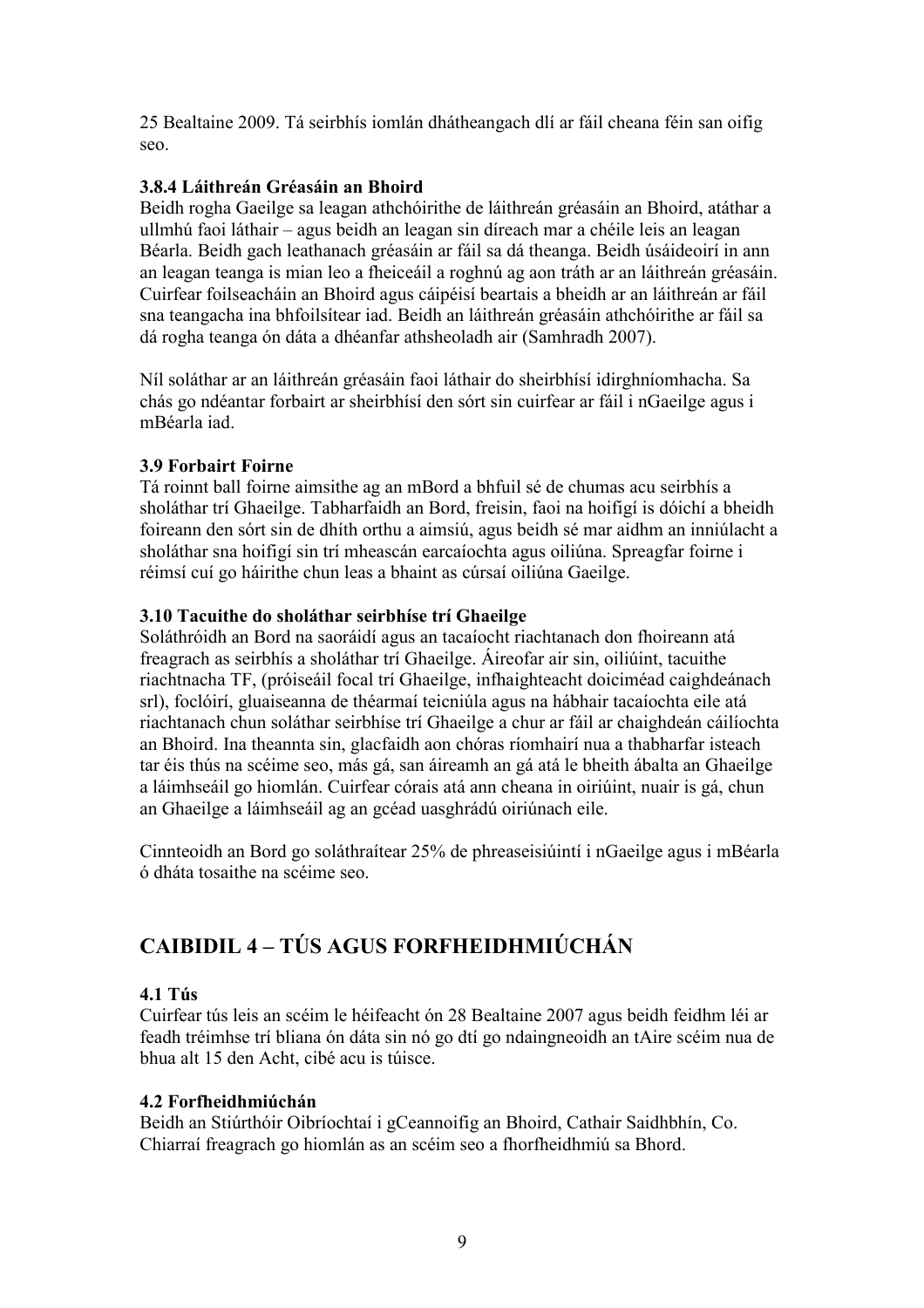## AGUISÍN 1

## SUÍOMH OIFIGÍ AGUS IONAD DLÍ AN BHOIRD

#### OIFIGÍ AN BHOIRD

#### **Ceannoifig**

Sráid an Chalaidh Cathair Saidhbhín, Co. Chiarraí Teileafón: 066 947 1000 Lóghlao: 1890 615 200 Facs: 066 947 1035

## Oifig Bhaile Átha Cliath

47 Sráid an Mhóta Uachtarach Baile Átha Cliath 2 Teileafón: 01 644 1900 Facs: 01 662 3661

Láithreán gréasáin: www.legalaidboard.ie

#### IONAID DLÍ

## IONAID DLÍ LÁNAIMSEARTHA

| <b>IONAD DLÍ</b>                                                                                    | <b>ATURNAE</b><br><b>BAINISTÍOCHTA</b> |
|-----------------------------------------------------------------------------------------------------|----------------------------------------|
| AN CABHÁN                                                                                           |                                        |
| Ionad Siopadóireachta Newcourt, Sráid na hEaglaise,<br>An Cabhán                                    | <b>Mary Pat Ahern</b>                  |
| Teil: (049) 433 1110  Facs: (049) 433 1304                                                          |                                        |
| AN CLÁR                                                                                             |                                        |
| Aonad 6A, Cearnóg na gCeannaithe, Inis, Co. an Chláir<br>Teil: (065) 682 1929  Facs: (065) 682 1939 | <b>Mary Cuffe</b>                      |
| <b>CORCAIGH</b>                                                                                     |                                        |
| Teach an Ché Thuaidh, Cé an Phápa, Corcaigh<br>Teil: (021) 455 1686 Facs: (021) 455 1690            | <b>Betty Dinneen</b>                   |
| 1A An Meal Theas, Corcaigh<br>Teil: (021) 427 5998 Facs: (021) 427 6927                             | <b>Shane Dooley</b>                    |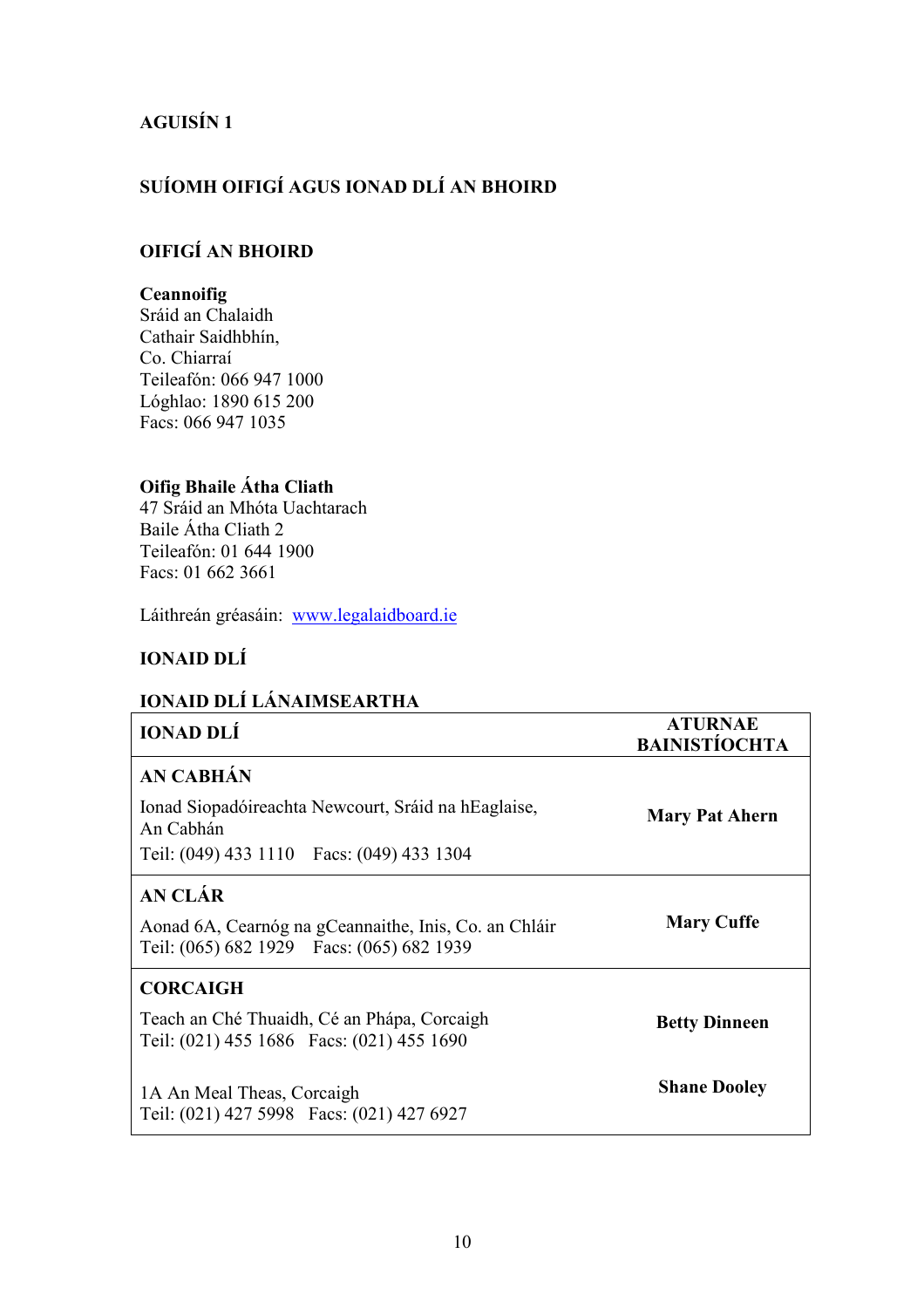| DÚN NA NGALL                                                                                                                                 |                                            |  |
|----------------------------------------------------------------------------------------------------------------------------------------------|--------------------------------------------|--|
| Teach Houston, An Phríomhshráid, Leitir Ceanainn<br>Co Dhún na nGall<br>Teil: (074) 912 6177  Facs: (074) 912 6086                           | <b>Ray Finucane</b>                        |  |
| <b>BAILE ÁTHA CLIATH</b>                                                                                                                     |                                            |  |
| 45 Sráid Gairdinéir Íochtarach, Baile Átha Cliath 1<br>Teil: (01) 874 5440 Facs: (01) 874 6896                                               | <b>Kevin Liston</b>                        |  |
| 9 Cé Urmhumhan Íochtarach, Baile Átha Cliath 1<br>Teil: (01) 872 4133 Facs: (01) 872 4937                                                    | <b>Gerard Kirwan</b>                       |  |
| Ionad an Túir, Sráidbhaile Chluain Dolcáin,<br>Baile Átha Cliath 22<br>Teil: (01) 457 6011 Facs: (01) 457 6007                               | <b>Tom Nally</b>                           |  |
| Faiche an tSráidbhaile, Tamhlacht, Baile Átha Cliath 24<br>Teil: (01) 451 1519 Facs: (01) 451 7989                                           | <b>Pauline Corcoran</b>                    |  |
| 44/49 An Phríomhshráid, Fionnghlas, Baile Átha Cliath 11<br>Teil: (01) 864 0314 Facs: (01) 864 0362                                          | <b>Marie Quirke</b>                        |  |
| 48/49 Sráid Brunswick Thuaidh, Lána Sheoirse,<br>Baile Átha Cliath 7<br>Teil: (01) 646 9700 Facs: (01) 646 9799                              | <b>Hugh Cunniam</b>                        |  |
| Aonad 6-8, an tIonad Gnó, Bóthar Chluain Saileach<br>Baile Bhlainséir, Baile Átha Cliath 15<br>Teil: (01) 820 0455 Facs: (01) 820 0450       | <b>Joan Crawford</b>                       |  |
| Ionad Cleachtóirí Príobháideacha<br>7 – 11 Cúirt Montague, Sráid Mhic Thaidhg, Baile Átha<br>Cliath 2<br>Teil: (01 4776200 Facs: (01)4776241 |                                            |  |
| Aonad Failí Leighis<br>7 – 11 Cúirt Montague, Sráid Mhic Thaidhg, Baile Átha<br>Cliath 2<br>Teil: (01 4776200 Facs: (01)4776241              | <b>Margaret O'Shea-</b><br><b>Grewcock</b> |  |
| <b>GAILLIMH</b>                                                                                                                              |                                            |  |
| 9 Sráid San Proinsias, Gaillimh<br>Teil: (091) 561650 Facs: (091) 563825                                                                     | <b>Mary Griffin</b>                        |  |
| <b>CIARRAÍ</b>                                                                                                                               |                                            |  |
| 1 Plás Day, Trá Lí, Co Chiarraí<br>Teil: (066) 712 6900 Facs: (066) 712 3631                                                                 | <b>Carol Anne Coolican</b>                 |  |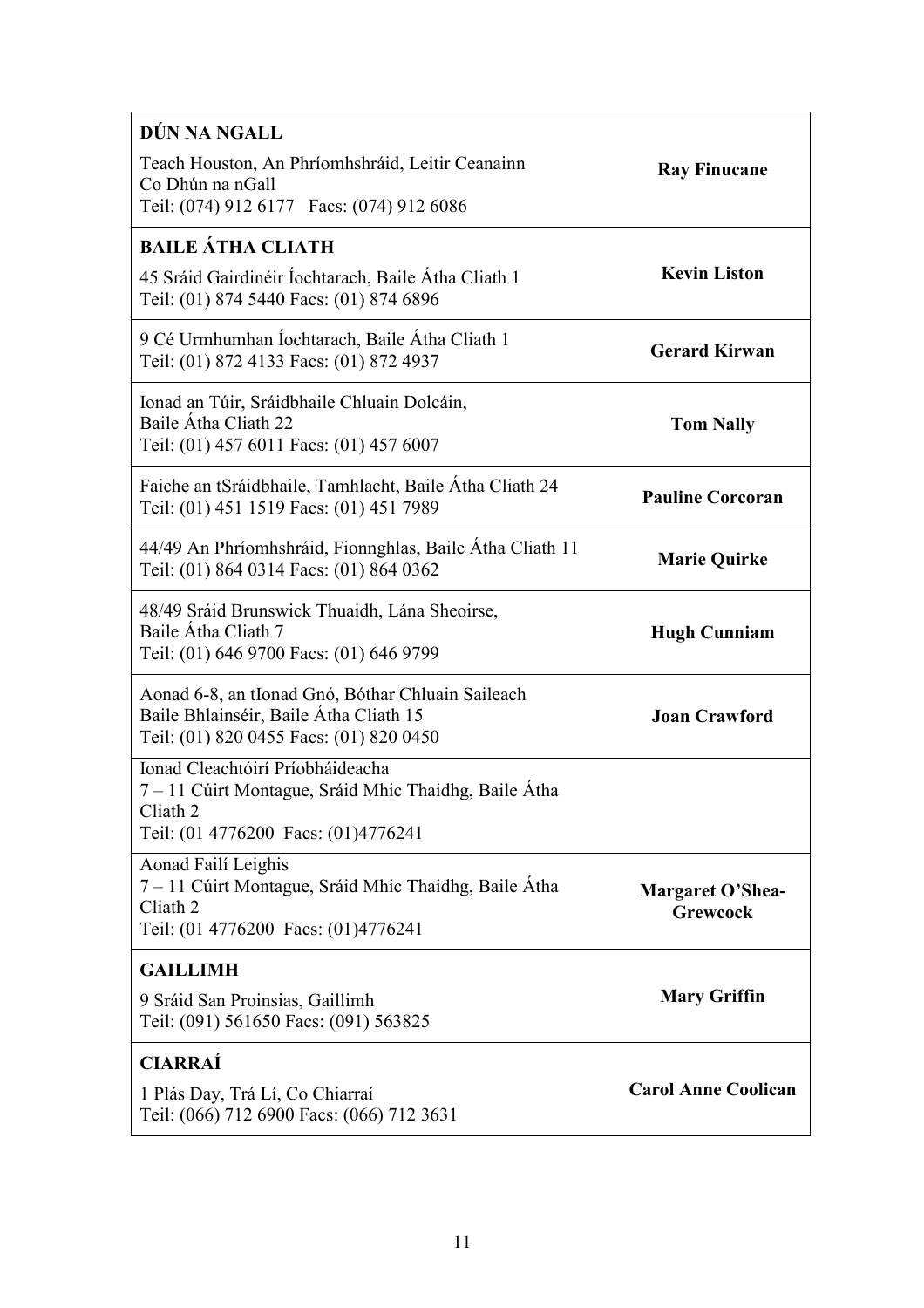| <b>CILL DARA</b><br>Plás Uí Chainín, An Droichead Nua, Co Chill Dara<br>Teil: (045) 435777 Facs: (045) 435766                           | <b>Edel Poole</b>        |
|-----------------------------------------------------------------------------------------------------------------------------------------|--------------------------|
| <b>CILL CHAINNIGH</b><br>87 Sráid Maudlin, Cill Chainnigh<br>Teil: (056) 776 1611 Facs: (056) 776 1562                                  | <b>Niall Murphy</b>      |
| <b>LAOIS</b><br>Aonad 6A, Sráid an Droichid, Port Laoise, Co Laoise<br>Teil: (057) 8661366 Facs: (057) 8661362                          | <b>Catherine Martin</b>  |
| <b>LUIMNEACH</b><br>Aonad F, Cé Lock, Luimneach<br>Teil: (061) 314599 Facs: (061) 318330                                                | <b>Fergal Rooney</b>     |
| <b>AN LONGFORT</b><br>Clós an Chomhair Creidmheasa, 50A An Phríomhshráid,<br>Longfort<br>Teil: (043) 47590 Facs: (043) 47594            | <b>Eugene Kelly</b>      |
| LÚ<br>Teach Condil, Plás Roden, Dún Dealgan, Co Lú<br>Teil: (042) 933 0448 Facs: (042) 933 0991                                         | <b>Deirdre McMichael</b> |
| <b>MAIGH EO</b><br>Halla Humbert, An Phríomhshráid, Caisleán an Bharraigh, Co<br>Mhaigh Eo<br>Teil: (094) 902 4334 Facs: (094) 902 3721 | <b>Thomas O' Mahony</b>  |
| AN MHÍ<br>Bóthar Uí Chinnéide, An Uaimh, Co na Mí<br>Teil: (046) 907 2515 Facs: (046) 907 2519                                          | <b>Vivienne Crowe</b>    |
| <b>MUINEACHÁN</b><br>Teach Alma, An Diamaint, Muineachán<br>Teil: (047) 84888 Facs: (047) 84879                                         | <b>Stephanie Coggans</b> |
| UÍBH FHAILÍ<br>Sráid an Chuain, Tulach Mhór<br>Teil: (0506) 9351177 Facs: (0506) 9351544                                                | <b>Helen O'Reilly</b>    |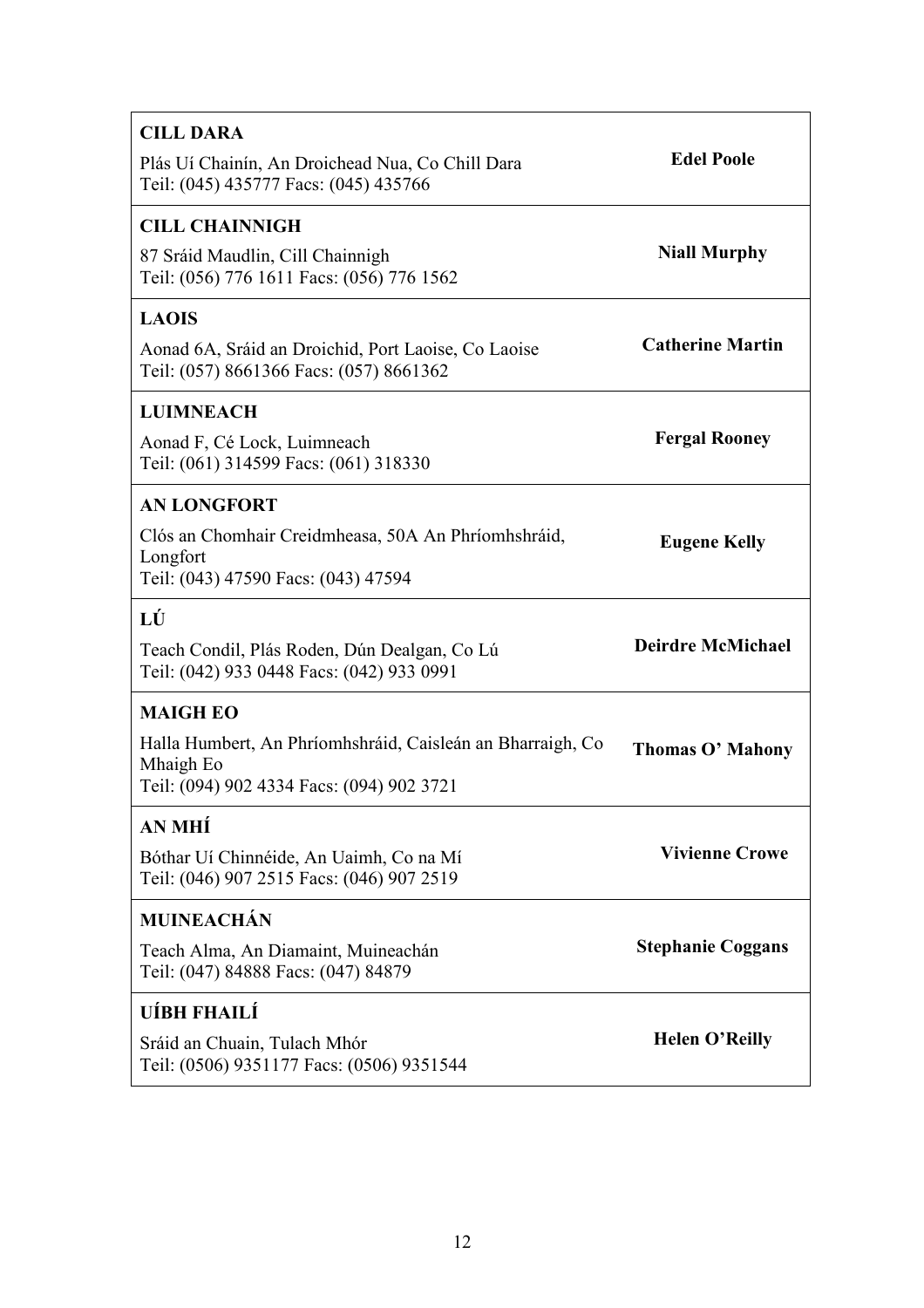| <b>SLIGEACH</b>                                                                                                     |                                               |
|---------------------------------------------------------------------------------------------------------------------|-----------------------------------------------|
| Teach Bridgewater, Paráid Rockwood,                                                                                 | <b>Fiona McGuire</b>                          |
| Sligeach<br>Teil: (071) 9161670 Facs: (071) 9161681                                                                 |                                               |
| <b>TIOBRAID ÁRANN</b>                                                                                               |                                               |
| Cúirt na Manach, Sráid na Mainistreach,<br>An tAonach, Co Thiobraid Árann<br>Teil: (067) 34181 Facs: (067) 34083    | <b>Josephine Fair</b>                         |
| PORT LÁIRGE                                                                                                         |                                               |
| Teach Cheanada, Sráid Cheanada, Port Láirge<br>Teil: (051) 855814 Facs: (051) 871237                                | <b>Aidan Lynch</b>                            |
| <b>AN JARMHÍ</b>                                                                                                    |                                               |
| Lána Paynes, Baile na nGael, Baile Átha Luain,<br>Co na hIarmhí<br>Teil: (090) 647 4694 Facs: (090) 647 2160        | <b>Phil O'Laoide</b>                          |
| <b>LOCH GARMAN</b>                                                                                                  |                                               |
| Aonad 8, Cearnóg Mhic Réamainn, Loch Garman<br>Teil: (053) 9122622 Facs: (053)9124927                               | <b>Niamh Murran</b>                           |
| <b>CILL MHANTÁIN</b>                                                                                                |                                               |
| Sráid an Droichid, Cill Mhantáin<br>Teil: (0404) 66166 Facs: (0404) 66197                                           | <b>Barbara Smyth</b>                          |
| SEIRBHÍS DLÍ DO DHÍDEANAITHE (SDD)                                                                                  |                                               |
| 48/49 Sráid Brunswick Thuaidh,                                                                                      |                                               |
| Lána Sheoirse,, Baile Átha Cliath 7<br>Teil: (01) 646 9600 Facs: (01) 671 0200                                      | <b>Frank Caffrey</b><br><b>Grainne Brophy</b> |
| Teach Timberlay,<br>79/83 Sráid an Mhóta Íochtarach, Baile Átha Cliath 2<br>Teil: (01) 631 0800 Facs: (01) 661 5011 |                                               |
| Teach an Ché Thuaidh, Cé an Phápa, Corcaigh<br>Teil: (021) 4554634 Facs: 021 4557622                                | <b>Bernadette</b><br>McGonigle                |
| Teach Seville, Bóthar na nDuganna Nua, Gaillimh<br>Teil: (091) 562480  Facs: (091) 562599                           | <b>Cormac Faherty</b>                         |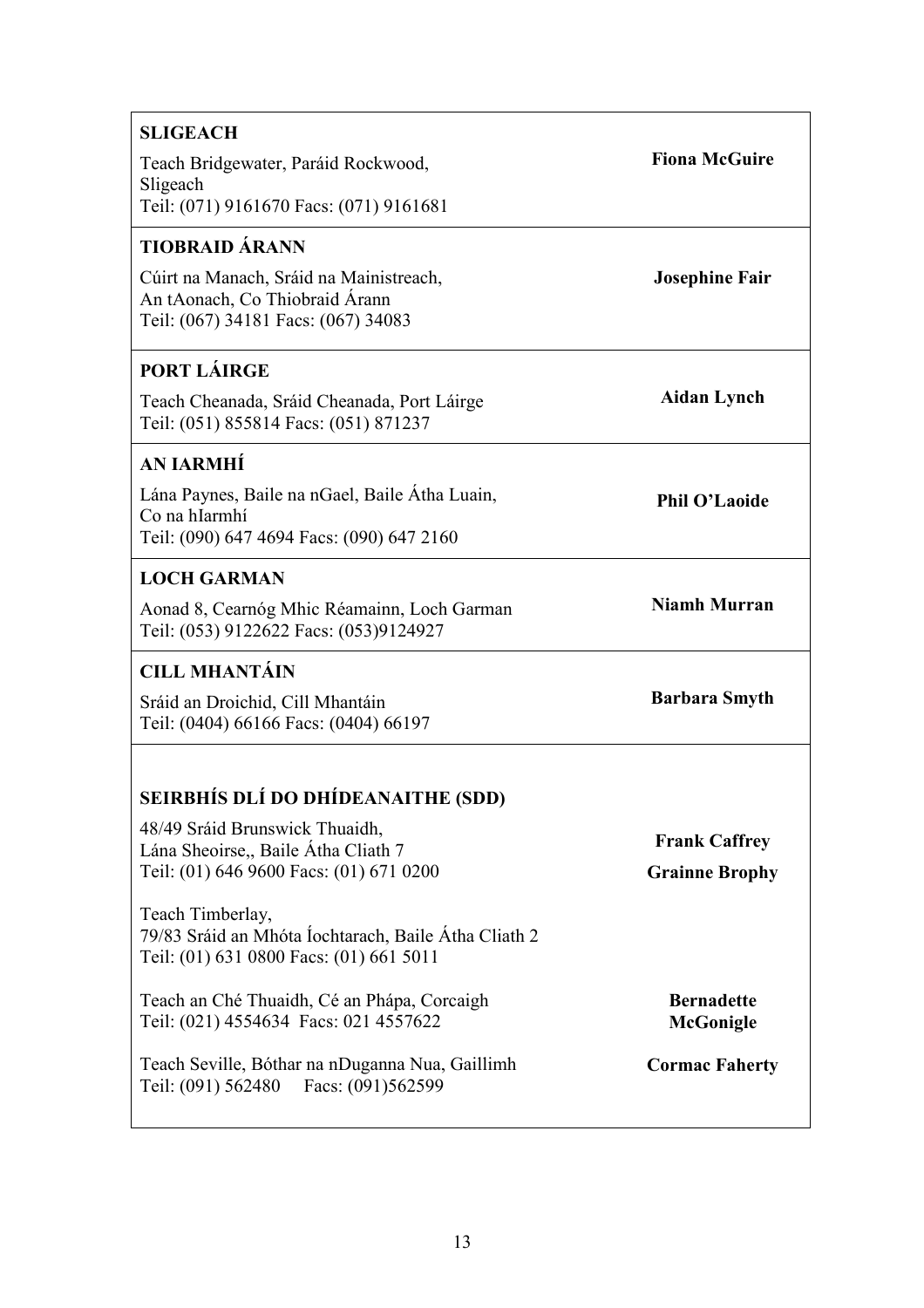Oifig Chláraithe don SDD Teach Timberlay 79/83 Sráid an Mhóta Íochtarach Baile Átha Cliath 2 Teil (01) 631 0800. Facs (01) 661 5011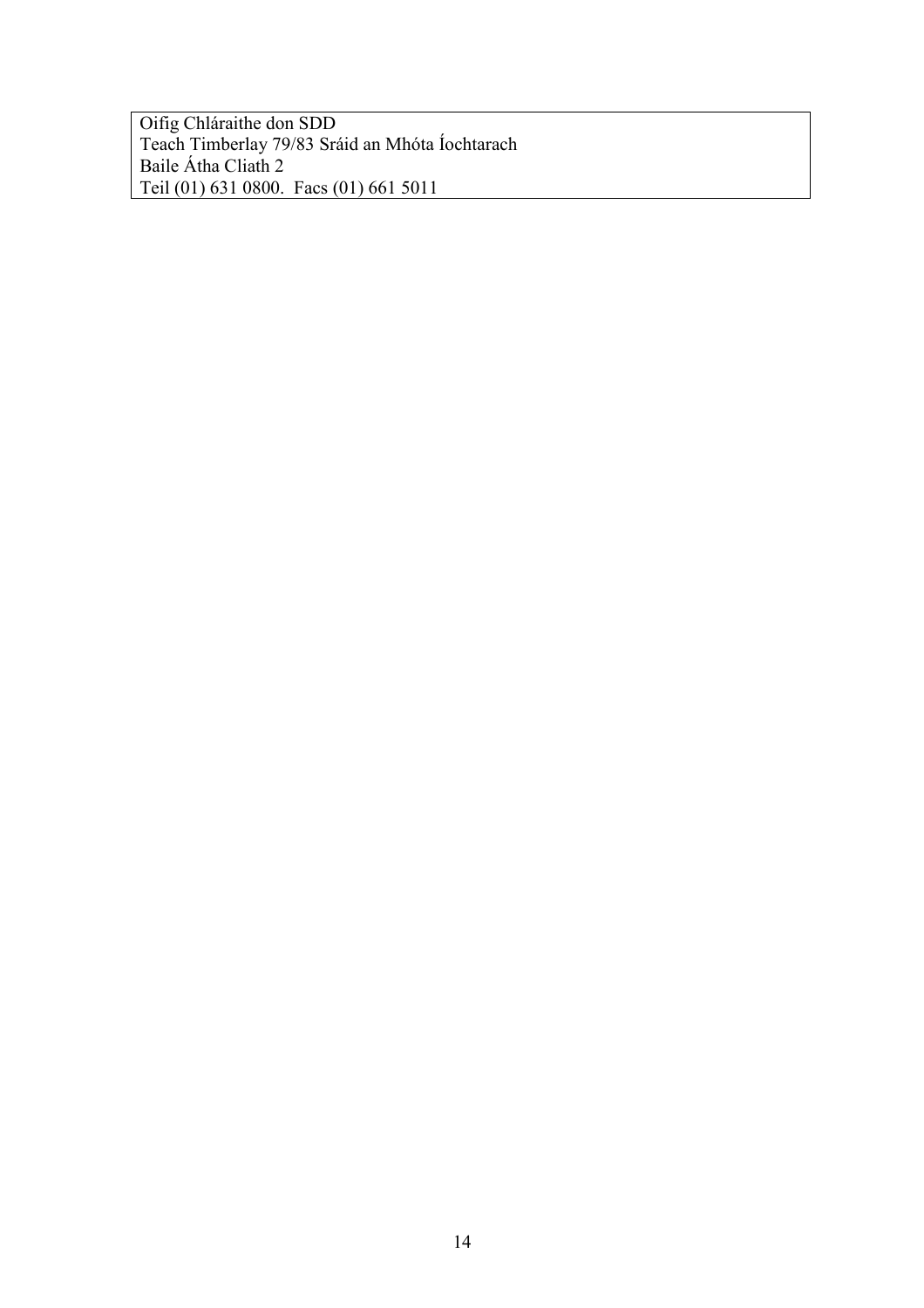## IONAID DLÍ PÁIRTAIMSEARTHA

| Suíomh agus teilafón                                                                                         | <b>Oscailte</b>                              | <b>Ionad Dli</b>          |
|--------------------------------------------------------------------------------------------------------------|----------------------------------------------|---------------------------|
| <b>CEATHARLACH</b>                                                                                           |                                              |                           |
| Ionad Eolais do Shaoránaigh<br>Naomh Caitríona, Bóthar Naomh<br>Seosamh, Ceatharlach.<br>Teil: (059) 9138700 | An chéad agus an Aoine<br>deiridh de gach mí | Cill Chainnigh            |
| <b>CORCAIGH</b>                                                                                              |                                              |                           |
| Ionad Eolais do Shaoránaigh<br>Cearnóg Wolfe Tone<br>Beanntraí                                               | Uair sa mhí                                  | Corcaigh<br>(Cé an Phápa) |
| Teil: (021) 4551686                                                                                          |                                              |                           |
| DÚN NA NGALL                                                                                                 |                                              |                           |
| Teach na Cúirte, Baile Dhún na<br>nGall.<br>Teil: (074) 9126177                                              | Uair sa mhí                                  | Leitir Ceanainn           |
| <b>CIARRAÍ</b>                                                                                               |                                              |                           |
| 52 An Phríomhshráid, Cill Airne<br>Teil: (066) 7126900                                                       | Gach maidin Aoine                            | Trá Lí                    |
| <b>LIATROIM</b>                                                                                              |                                              |                           |
| An tIonad Sláinte,<br>Bóthar Liatroma,<br>Cora Droma Rúisc.<br>Teil: (043) 47590                             | Uair sa mhí                                  | An Longfort               |
| <b>AN LÚ</b>                                                                                                 |                                              |                           |
| Ionad Seirbhísí Pobail Dhroichead<br>Átha<br>Corrán Scarlett, Droichead Átha<br>Teil: (041) 9836084/9833490  | An Chéad agus an Dara<br>Máirt de gach mí    | Cé Urmhumhan              |